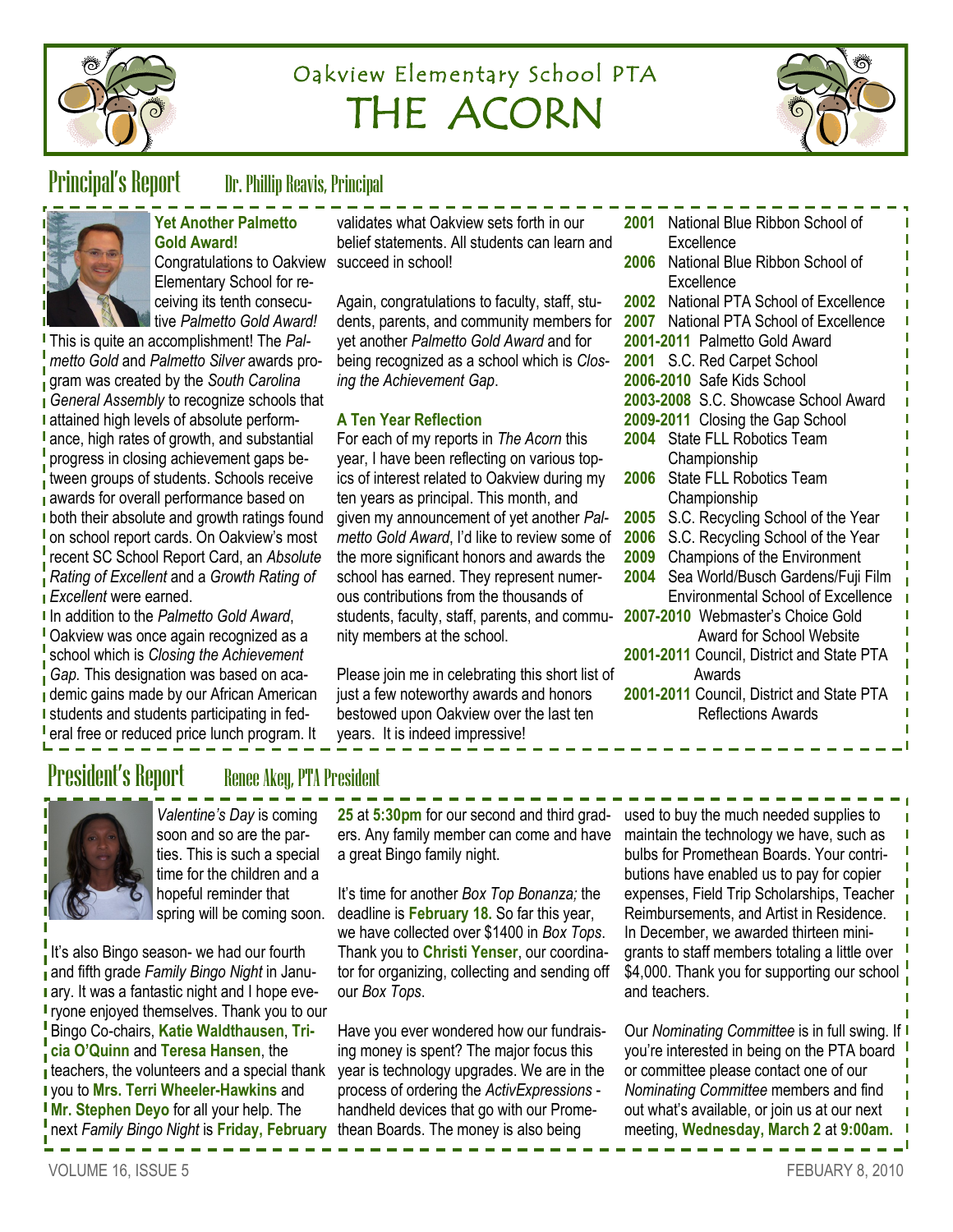### Volunteers Jennifer Cook and Nicole Westmoreland, Co-Chairs

Have you ever thought about getting more involved with your child's school? Maybe vou are new to Oakview and don't know how to get started. The PTA needs *you*! I Now is your opportunity to find your place among Oakview PTA's leadership. The *Nominating Committee* is beginning the process of filling slots for the *Oakview PTA Board of Officers and Committee Chairs* for the upcoming school year **2011-2012.**

#### **Who is the Nominating Committee?**

The Nominating Committee consists of five **I** members who represent different neighborhoods from the Oakview community. The members are:

#### **Nicole Westmoreland**

[nicolew1@charter.net](mailto:nicolew1@charter.net)

#### **Cyndi Jennings**

- [cyndi.jennings@att.net](mailto:cyndi.jennings@att.net)
- **Debra Guarino**
- [debraguarino\\_68@yahoo.com](mailto:debraguarino_68@yahoo.com)
- **Nancy Kelley**
- [nancy.kelley@rocketmail.com](mailto:nancy.kelley@rocketmail.com)
- **Maggie Taylor**
- [wagtaylor@msn.com](mailto:wagtaylor@msn.com)

We thank those of you who have already expressed an interest or have agreed to stay in your current position for another year. There are several positions still available, including:

- Vice President/President Elect
- Business Partner
- Communications/Newsletter (need to be able to train before the end of this year)
- Ways and Means Co-Chair (1 position available)
- Membership (2 positions)
- Mink & Co. Fundraiser (2 positions available)
- Reflections/Cultural Arts (2 positions available)
- Internet Safety
- Donuts for Dads (2 positions available)
- Fundraising Committee/Bingo (3 positions available)
- Restaurant Nights



Please contact one of the committee members above if you need more information about the positions, think you might be interested in filling a position, or would like to nominate someone for a committee. Some committees require at-home work (great for parents who still have young children at home) while others require more time spent at school. We are always looking for new people to get involved, and would be happy to find the right place for you!

## Legislative Updates Karen Akerhielm, Chair

**The following is contact information for your** representatives at the federal, state and local levels.

### **U.S. Senate**

**Jim DeMint (R)**

**340 Russell Senate Office Building** Washington, DC 20510-4002 1 202-224-6121 I demint.senate.gov

### **Lindsey Graham (R)**

290 Russell Senate Office Building Washington, DC 20510-4001 **202-224-5972** Lgraham.senate.gov

### **U.S. House**

#### **Trey Gowdy, Fourth District (R)**

**1237 Longworth House Office Building** Washington, DC 20515-4004  $\frac{1}{2}$  202-225-6030

### Concerned about cuts in education funding? **South Carolina Executive Branch**

**Nikki Haley, Governor (R)**

State House, 1<sup>st</sup> Floor P.O. Box 1773 Columbia, SC 29201 803-734-2100 Scaovernor.com

#### **Mick Zais, State Superintendent of Education (R)**

Rutledge Building 1429 Senate Street Columbia, SC 29201 803-734-8492 ed.sc.gov

**State Senate** (most but not all Oakview families) **Phillip Shoopman, District No. 5 (R)** P.O. Box 142 Columbia, SC 29202-0142, Room 504 803-212-6032 [PhillipShoopman@scsenate.gov](mailto:PhillipShoopman@scsenate.gov)

**State House of Representatives** (most but not all Oakview families) **Phyllis Henderson, District No. 21 (R)** P.O. Box 11867 Columbia, SC 29211-1867, Room 530D 803-212-6883

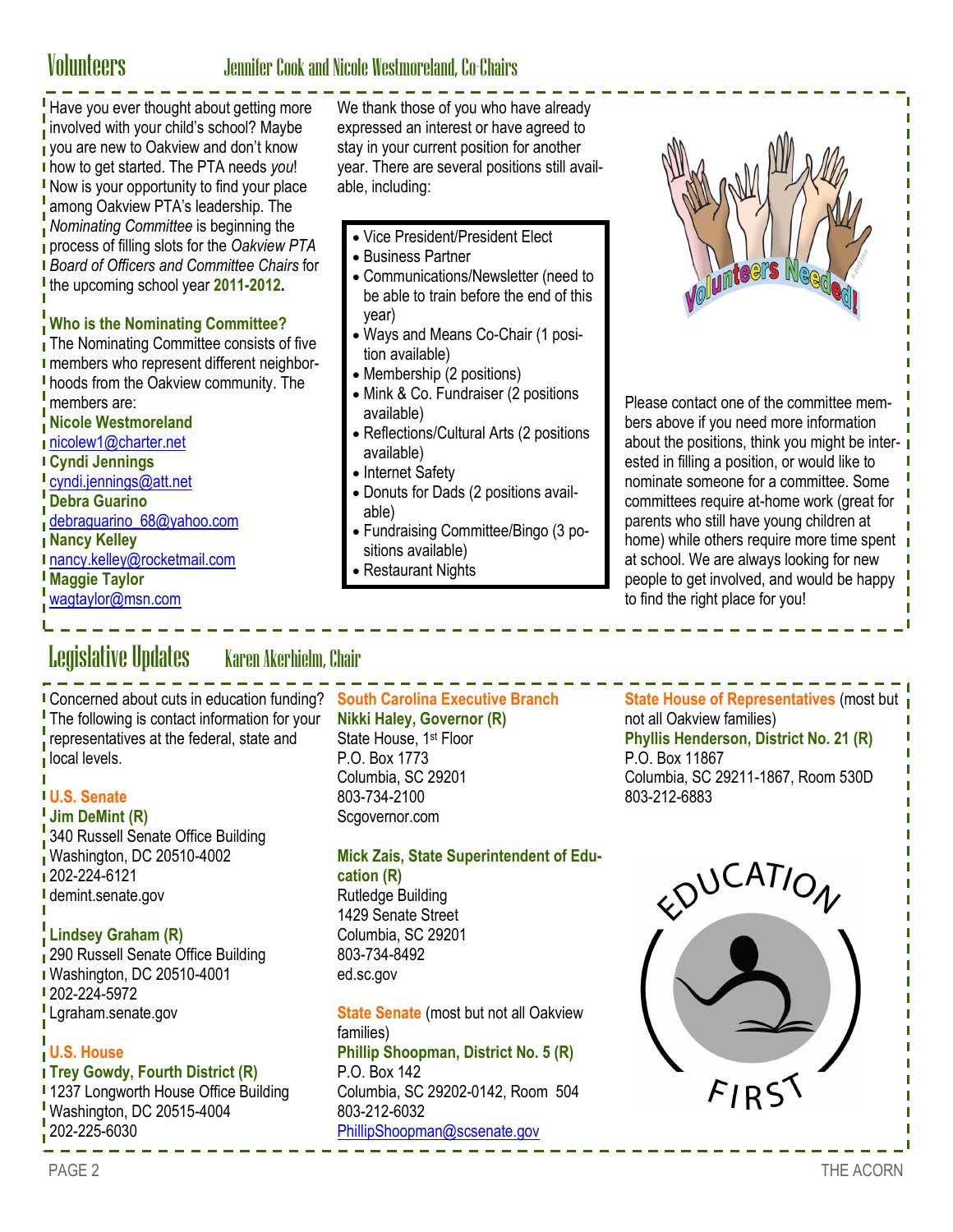## Reflections Brooke Clayton and Jana Circle, Coordinators

**Manasvini Ranganathan** Intermediate Film Production First Place SE Council

Third Place SE Council

**Charlie Hyman** Intermediate Visual Arts First Place SE Council

**Miranda Felt**

First Place District 1

**Pratamesh Ramasubramanian** Intermediate Musical Composition

Primary Dance Choreography



Judging for the *Southeast Council* level and *District 1* level is complete, and I am proud **t** to announce the following winners from Oakview:

### **Miranda Felt**

**Primary Dance Choreography** First Place SE Council



## **Megan Felt**

Intermediate Dance Choreography **Honorary Mention SE Council** 

## Box Tops Christi Yenser, Coordinator

The *Box Tops Bonanza* is here! It's time to gather up all your *Box Tops* and turn them into cash for Oakview. We earned close to  $\frac{1}{1}$ \$1,180 with our fall submission – just by I clipping a little piece of cardboard off a box I or label. How easy is that? Help us turn your trash into cash! All *Box Tops* can be given to your teacher, or they can be dropped in the collection box in the lobby. Please be sure

to put your *Box Tops* in a *sealed* bag or envelope with your **teacher's name** as well as your **child's name** on the outside. The contest can get very close, so please make sure your child's class gets the credit they deserve. The classes with the most *Box Tops* will receive a special treat. All *Box Tops* need to be turned in by **Friday, February 18.**

#### **Manasvini Ranganathan**

Intermediate Film Production Second Place District

#### **Charlie Hyman**

Intermediate Visual Arts Honorary Mention District 1



These entries, along with fifteen additional entries from the Oakview level competition, have been forwarded on to the State Competition. Congratulations! We wish them luck!